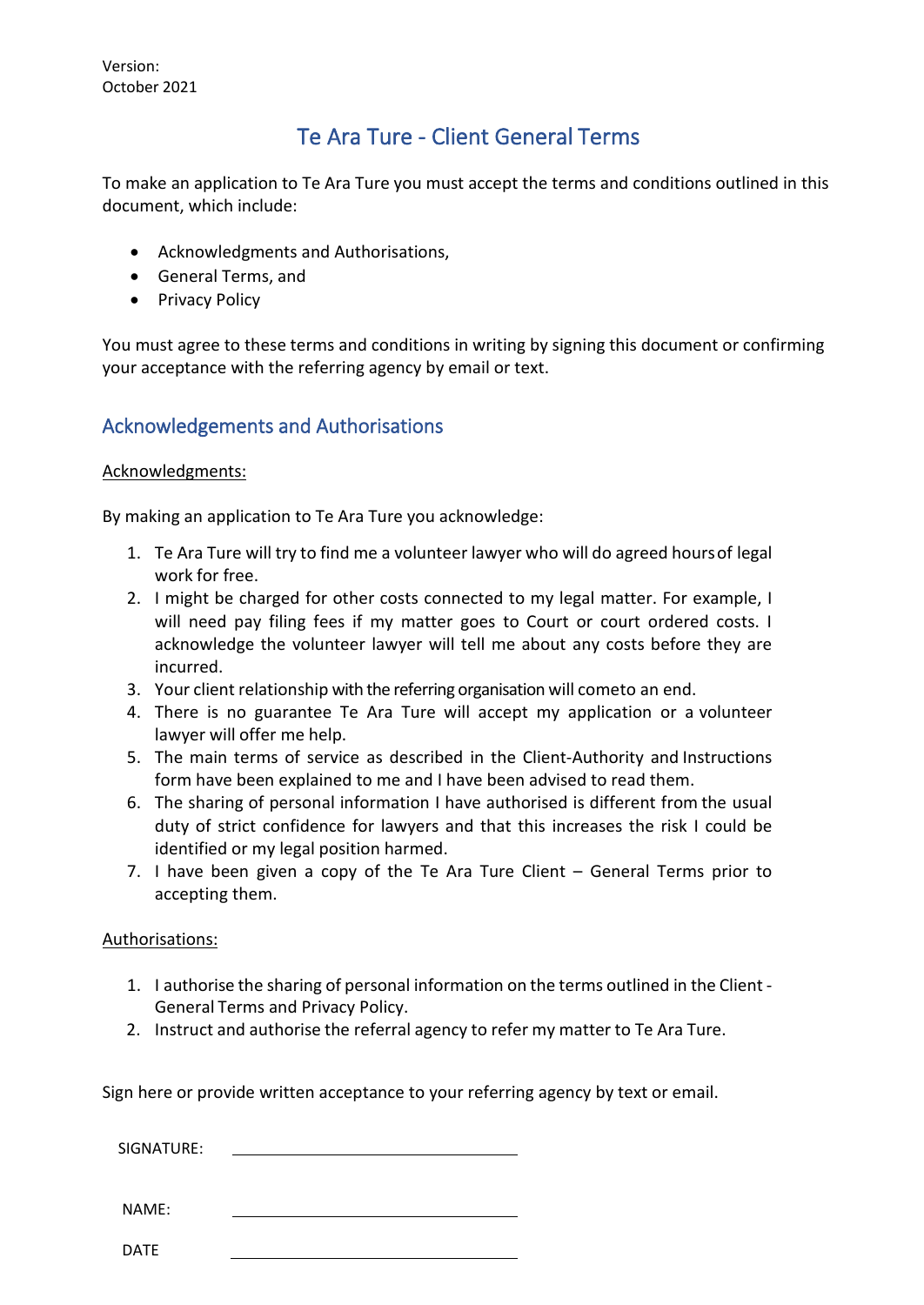### General Terms

#### **Information Sharing Disclosure Statement**

- 1. Te Ara Ture can only provide an effective service if it collects and shares personal information about its users. It needs to collect and share personal information for three reasons:
	- a. to match cases with Pro Bono Providers;
	- b. to plan its services; and
	- c. to report to its funders and other stakeholders about its activities.
- 2. The main people or agencies involved in collecting or sharing personal information for these purposes include but may not be limited to the following:
	- a. You personally;
	- b. Legal Assistance Organisations (for example, us)
	- c. Te Ara Ture;
	- Pro Bono Providers (i.e. lawyers of firms registered with Te Ara Ture); and
	- e. Any other person or agency authorised by you.
- 3. Te Ara Ture's Privacy Policy and this Information Sharing Disclosure Statement explain how Te Ara Ture collects, uses, stores, shares, discloses and otherwise handles personal information in accordance with the New Zealand Information Privacy Principles which are contained in the Privacy Act 2020. The Privacy Policy should be read in conjunction with this Information Sharing Disclosure Statement. A copy of this Privacy Policy can be found here [insert link to privacy policy).

#### Applications, Matching and Referrals:

- 4. Personal information about you must be shared so that Te Ara Ture can assess your eligibility, determine what assistance is required, and match your case with appropriate Pro Bono Providers. Te Ara Ture must share information with registered Pro Bono Providers so they can make informed choices about whether to offer you help.
- 5. Te Ara Ture will collect your identity information (name, aliases, address, DOB, and contact details) and non-identity information (i.e. information about your matter and financial situation). This information will be collected from us or directly from you.
- 6. In the event you are eligible for services, Te Ara Ture will then create an Opportunity (defined under Definitions) in the Portal. The Opportunity describes the area of law, the type of assistance required, and

enough facts about your situation to describe the legal problem in a general way. The Opportunity will only disclose non-identity information. The Opportunity will be visible to any Pro Bono Provider whose profile matches your matter. While Te Ara Ture will take reasonable care to prevent people identifying you through this disclosure, the facts surrounding your case may be sufficient for a user of the Portal to identify you.

- 7. Te Ara Ture will disclose your identity information only once it has received an Expression of Interest (defined under Definitions) from a Pro Bono Provider. The identify information will only be disclosed to the Pro Bono Provider making the Expression of Interest. The purpose of disclosing this information is to allow the Pro Bono Provider who has expressed an interest to conduct a conflicts of interest check. At this point, the Pro Bono Provider will be able to identify you.
- 8. Te Ara Ture will only disclose detailed and substantive information about your matter once it has confirmed that the Pro Bono Provider has no conflict of interest. This information may be disclosed for the purposes of assessing whether to offer services or to facilitate the referral when the Pro Bono Provider has agreed to provide you with pro bono legal services. The Pro Bono Provider agrees to receive all substantive information above in strict confidence.
- 9. Once the Pro Bono Provider has completed their onboarding processes you will enjoy all the privileges and protections that govern lawyer/client relationships with your new lawyer. The only exceptions are those outlined below in paragraphs 10 and 13 below.
- 10. In some cases, the parties outlined in number 2 above may need to discuss your matter to reframe the scope of service, make backward referrals (for example, a referral from a pro bono provider back to Te Ara Ture or a Legal Assistance Organisation), or improve the effectiveness of the services you are receiving. This will involve sharing information about how your matter is progressing, what progress has been made, and whether there are any unexpected delays, and if so, how those delays were resolved, and when a resolution is expected.

### Service Design and Reporting:

11. To ensure services are effective and adequately resourced, Te Ara Ture needs to collect and use information for auditing, research, planning, and reporting purposes.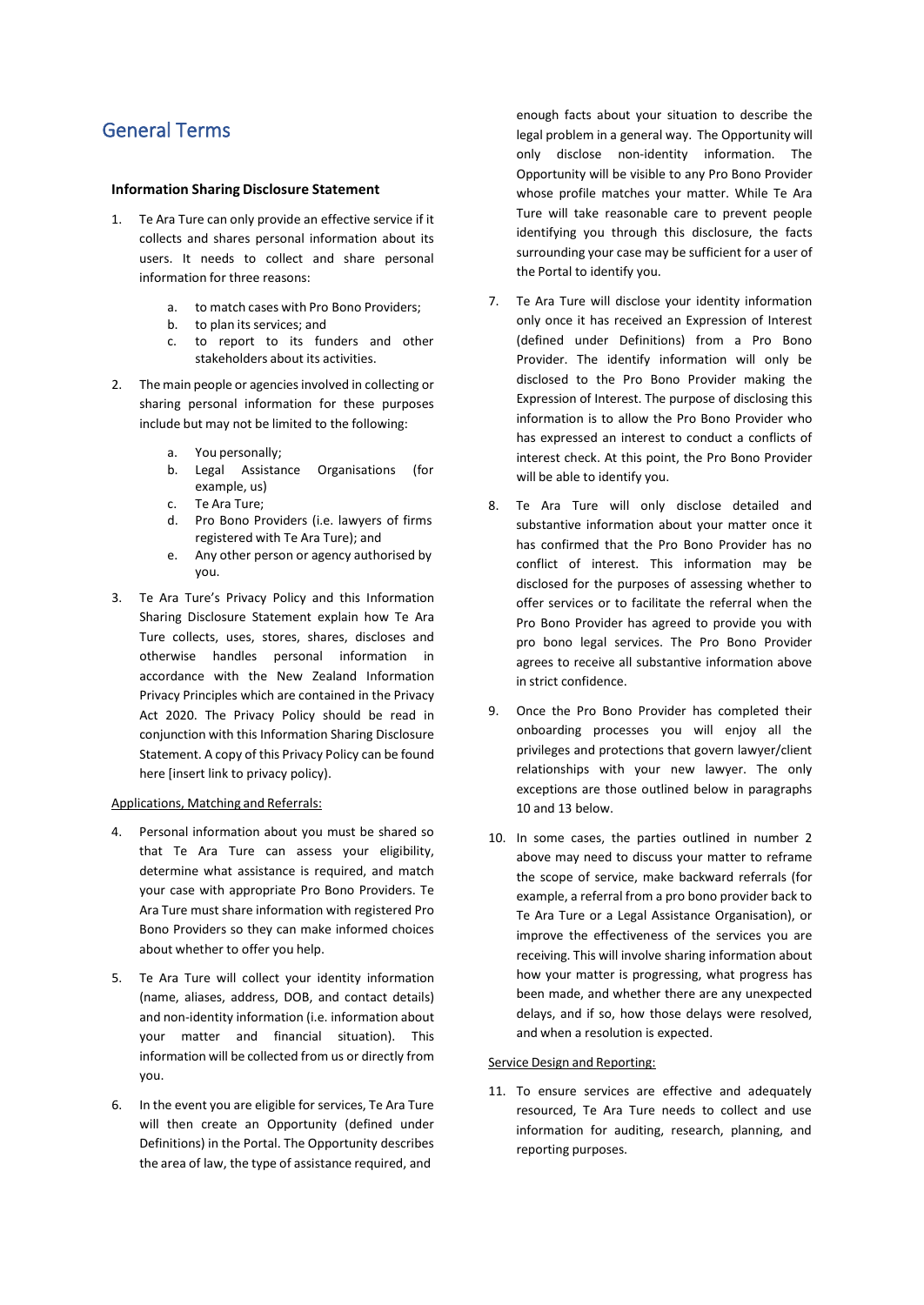- 12. Te Ara Ture will collect demographic information about you through its onboarding and referral processes.
- 13. Te Ara Ture wants to collect information about the work the Pro Bono Providers did for you and the outcomes they achieved for you. Te Ara Ture will collect this information through regular reporting by the Pro Bono Provider about matters it has worked on. Reports will include the following information about your matter:
	- a. who worked on your matter;
	- b. the number of hours worked;
	- c. the work product produced; and
	- d. the outcomes achieved.
- 14. Te Ara Ture will not disclose any of this information about you other than in a de-identified, aggregated manner. In the event Te Ara Ture wishes to report narrative information about your case that could be used to identify you, it will seek your express consent prior to doing so.

#### Portal:

- 15. Te Ara Ture makes referrals via a software program that manages the referrals of Opportunities to Pro Bono Providers.
- 16. The Portal can be used by registered users to:
	- a. post and send Opportunities in the Portal;
	- b. manage Expressions of Interest;
	- c. manage workflows around the placement and management of Opportunities;
	- d. communicate with Pro Bono Providers about Opportunities;
	- e. transfer documents and information to Pro Bono Providers; and
	- f. view and report on activity in the Portal.
- 17. Information stored in the Portal may be stored offshore on third party servers. The Privacy Act 2020 treats such third parties as Te Ara Ture's agents. Information held on third party servers is deemed to be held by Te Ara Ture.

#### Risks:

- 18. The nature of our service means we must share information about you with other people or agencies, including Pro Bono Providers. This means the usual standards of confidentiality will not be present with regards to providers of legal services you interact with. It also means there is an increased risk of accidental disclosure, identification of you, or damage to your legal position.
- 19. There is a difference between duties required of lawyers to protect confidential information and the practices outlined in this Information Sharing Disclosure Statement. A lawyer usually has a duty to

protect and to hold in strict confidence all information concerning a client, the retainer, and the client's business and affairs acquired in the course of the professional relationship. By authorising the collecting and use of personal information in the manner outlined above you are increasing the risk that your information will enter the public domain or your legal interests could be harmed in some way.

#### **Terms and Conditions of Referral**

#### **Reason for Referral:**

- 1. We have advised you that we cannot undertake additional work on your matter because we lack the capacity or the expertise.
- 2. We advised you that, if you wish to pursue this matter further, it would be in your best interest to have the assistance of a private lawyer. You have told us or been assessed as being unable to afford a private lawyer. We considered the possibility of legal aid but either you are ineligible or a legal aid lawyer could not be found to take your case.
- 3. We advised you about Te Ara Ture and told you how the service operates. We did an eligibility assessment of your matter and determined that you may qualify for pro bono legal services through Te Ara Ture.
- 4. You expressed your interest in applying to Te Ara Ture for a possible referral of your matter to a Pro Bono Provider.
- 5. You instructed us to apply to Te Ara Ture on your behalf.

#### **Main Terms of Referral:**

- 6. We agreed to apply to Te Ara Ture on your behalf. By making this application we do not guarantee it will be accepted or you will be offered help.
- 7. Te Ara Ture retains the right to decline applications. Before deciding whether to accept an application, Te Ara Ture may contact you or us for further information. In the event the application is accepted, Te Ara Ture will present the Opportunity to registered Pro Bono Providers who match the area of law and opportunity type filters.
- 8. By presenting an Opportunity, Te Ara Ture does not guarantee that you will be offered help from a Pro Bono Provider. Any offer of help is entirely at the discretion of Pro Bono Providers who receive the Opportunity, and will depend on matters such as capacity, timeframes, and other policy preferences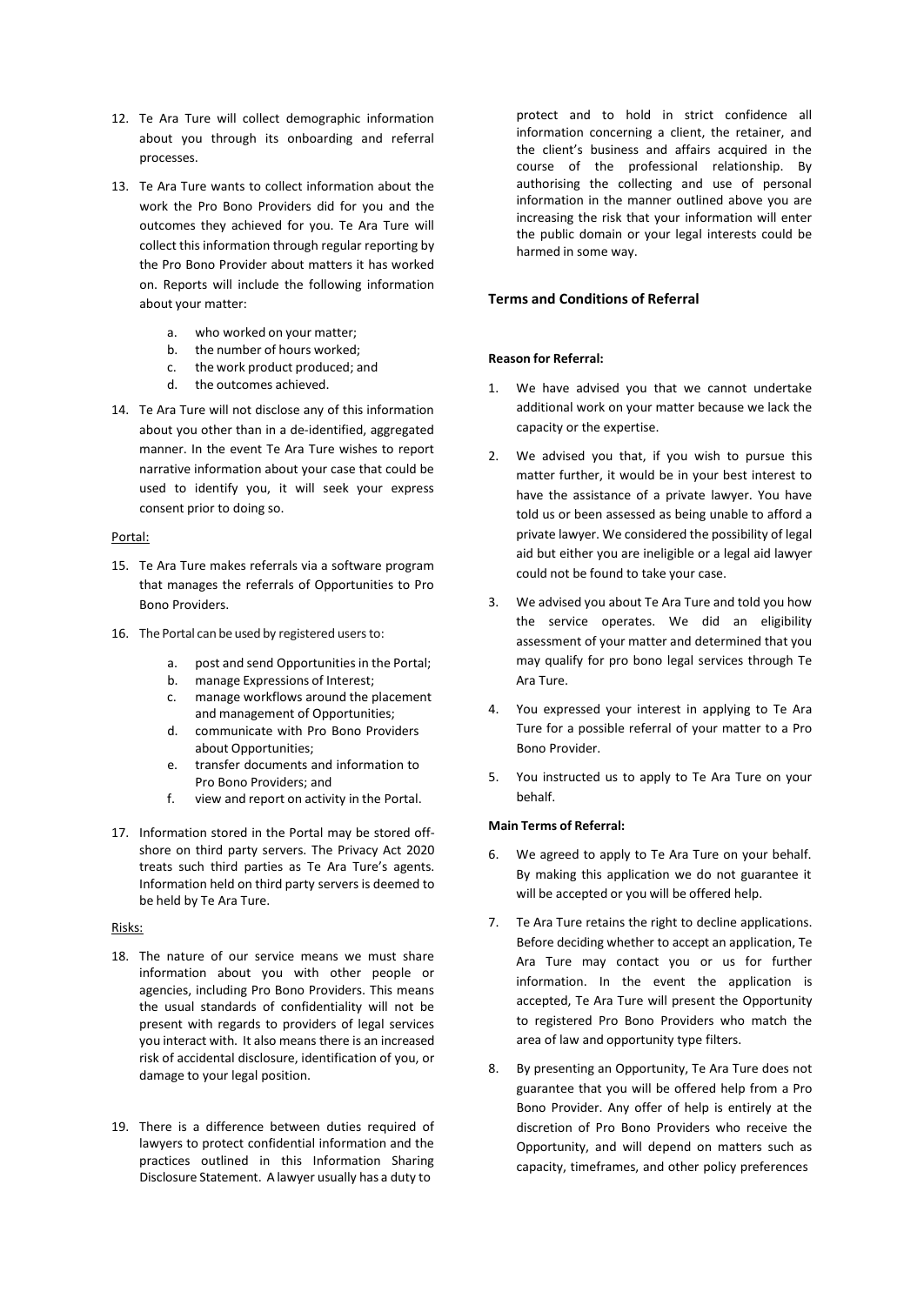of the Pro Bono Provider. In the event an offer of help is made, Te Ara Ture will introduce you to the Pro Bono Provider.

- 9. By instructing us to make this referral you are terminating your lawyer/client relationship with us. You acknowledge no lawyer/client relationship is formed between you and Te Ara Ture. Te Ara Ture is not a lawyer or law firm, and does not provide legal services.
- 10. Any lawyer/client relationship formed between you and the Pro Bono Provider is only formed once all client on-boarding steps required by the Pro Bono Provider have been completed, including but not limited to the acceptance of their terms of engagement. This will only happen after you have been introduced to the Pro Bono Provider by Te Ara Ture.
- 11. The scope of work agreed by the Pro Bono Provider may vary to the scope of work outlined above. This final scope of work will be agreed and documented in the pro bono provider's terms of engagement presented to you.
- 12. Te Ara Ture is intended as a service of last resort. Te Ara Ture will retain in its absolute discretion the right to decline an application. Without limiting that discretion, Te Ara Ture may decline a referral where the client has means to pay for a lawyer, is eligible for legal aid, is vexatious, is pursuing a matter on the basis of principle, or where in Te Ara Ture's view, the matter is not a reasonable use of pro bono resources.

#### **Pro Bono Provider Costs:**

- 13. The hours of legal service provided by the Pro Bono Provider, within the scope of work, will be undertaken:
	- a. for free (in the case of individuals); or
	- b. at a reduced fee within the range of 0% to 50% of their standard hourly charges (in the case of bodies corporate, including charities, other not for profit or social enterprises).
- 14. You may be responsible for certain other costs associated with your matter.
- 15. The Pro Bono Provider accepts the placement on the basis that:
	- a. you will not have to pay the first \$200 of internal cost disbursements which include, but may not be limited to, postage, photocopying and printing); and
	- b. you will have to pay external cost disbursements of the Pro Bono Provider of

progressing your matter which include, but may not be limited to, court filing fees, expert witnesses, interpreters and travel expenses which the law firm could incur on your behalf.

16. Any costs in addition to the above may be passed on to you by the Pro Bono Provider. These costs will be disclosed to you before they are incurred and/or covered in your terms of engagement with the Pro Bono Provider.

#### **Court Ordered Costs:**

- 17. In the event of a court proceeding, unsuccessful parties may be ordered to pay the opposing party's legal costs which may amount to many thousands of dollars. If you are the unsuccessful party then you will be required to pay those costs. The Pro Bono Provider, Te Ara Ture and the Legal Assistance Organisation will not be liable for those costs.
- 18. In the event of a court proceeding (or matters where a court proceeding is intended) you and the Pro Bono Provider may enter into a costs agreement that provides for the recovery of the Pro Bono Provider's costs. The Pro Bono Provider may only recover costs from a third party, and only if the work performed foryou results in an Entitlement to Costs.
- 19. An "Entitlement to Costs" means any of the following during or at the end of the work performed by the Pro Bono Provider:
	- 1. either,
		- a. a court or tribunal judgment, award or order for costs in your favour; or
		- b. an agreement that your costs or disbursements or both will be paid by the opposing party; and
	- 2. you are able to recover some or all of the Pro Bono Provider's standard hourly costs and disbursements from the opposing party.
- 20. To avoid doubt, the Pro Bono Provider cannot recover costs from you unless you have first recovered costs from the opposing party.

#### **Other Terms:**

- 21. These further terms shall apply:
	- a. Te Ara Ture and Legal Assistance Organisations are not responsible for any deadlines associated with your matter. Te Ara Ture will act as quickly as it can, within reason, but it does not provide any guarantees about the timeframe it can process applications, post Opportunities and complete referrals.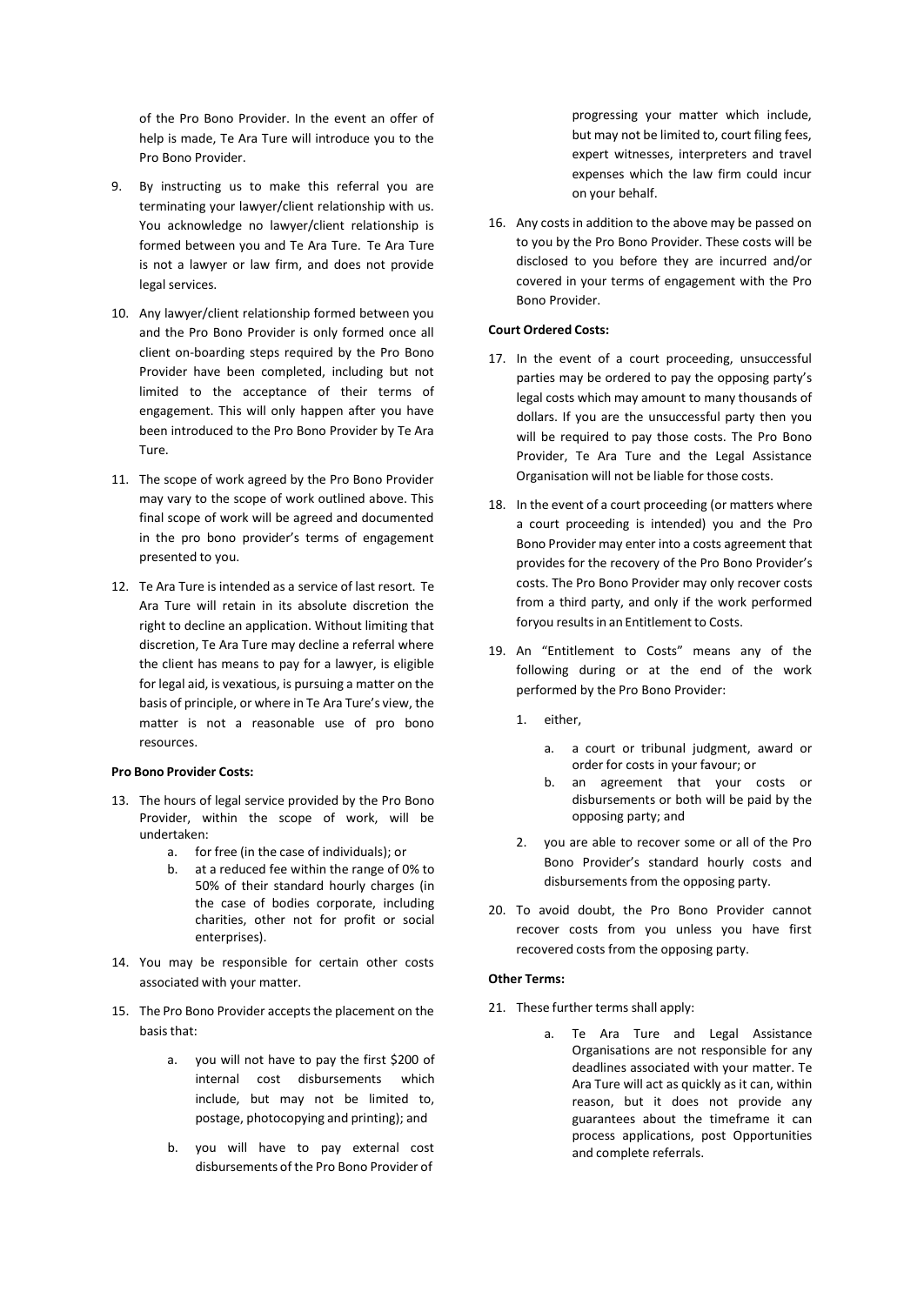- b. The Pro Bono Provider is not responsible for any deadlines associated with your matter until its on-boarding processes have been completed.
- c. The Legal Assistance Organisation and Te Ara Ture are not responsible for any of the activities by and between you and the Pro Bono Provider who has accepted the matter. The Pro Bono Provider is solely responsible for providing pro bono legal services to you.
- d. Te Ara Ture and the Legal Assistance Organisation have no liability, in whole or in part whatsoever now or in the future, in their service of referrals from you to the Pro Bono Provider. In the event you institute a legal cause of action against Te Ara Ture and/or the Legal Assistance Organisation, you acknowledge and agree that you will indemnify Te Ara Ture and the Legal Assistance Organisation for any and all costs and expenses incurred in defending such action.
- e. These terms and conditions are subject to change at the sole discretion of Te Ara Ture and the Legal Assistance Organisation. The amended conditions enter into force on the date of their publication on the website.

#### **Definitions:**

- 22. In this document, unless the context requires otherwise:
	- a. **Expression of Interest** means an expression of interest submitted by a Pro Bono Provider in relation to an Opportunity.
	- b. **Legal Assistance Organisation** means a legal services organisation that refers matters to Te Ara Ture or posts matters directly on the Portal, including community law centres and other organisations that provide free legal services.
	- c. **Opportunity** means a request for legal assistance posted on the Portal by a Legal Assistance Organisation. For clarity, this includes, without limitation, requests to provide legal assistance to a client by providing advice or representation, and non-client-based requests such as requests for assistance regarding law reform advocacy and legal resource review.
	- d. **Portal**means the software programme operated by Te Ara Ture that manages the

placement of pro bono Opportunities with Pro Bono Providers (and includes any subsequent releases, updates or patches to the Portal).

- e. **Privacy Policy** means Te Ara Ture's privacy policy available at <https://www.tearature.co.nz/privacy-policy>
- f. **Pro Bono Provider** means a person or organisation offering pro bono servicesthat is a registered user of the Portal.
- g. **Te Ara Ture** meansthe legal matter referral service program operated under Community Law Centres o Aotearoa Incorporated through a contract with the Ministry of Justice. Te Ara Ture is not a separate legal entity to Community Law Centres o Aotearoa Incorporated.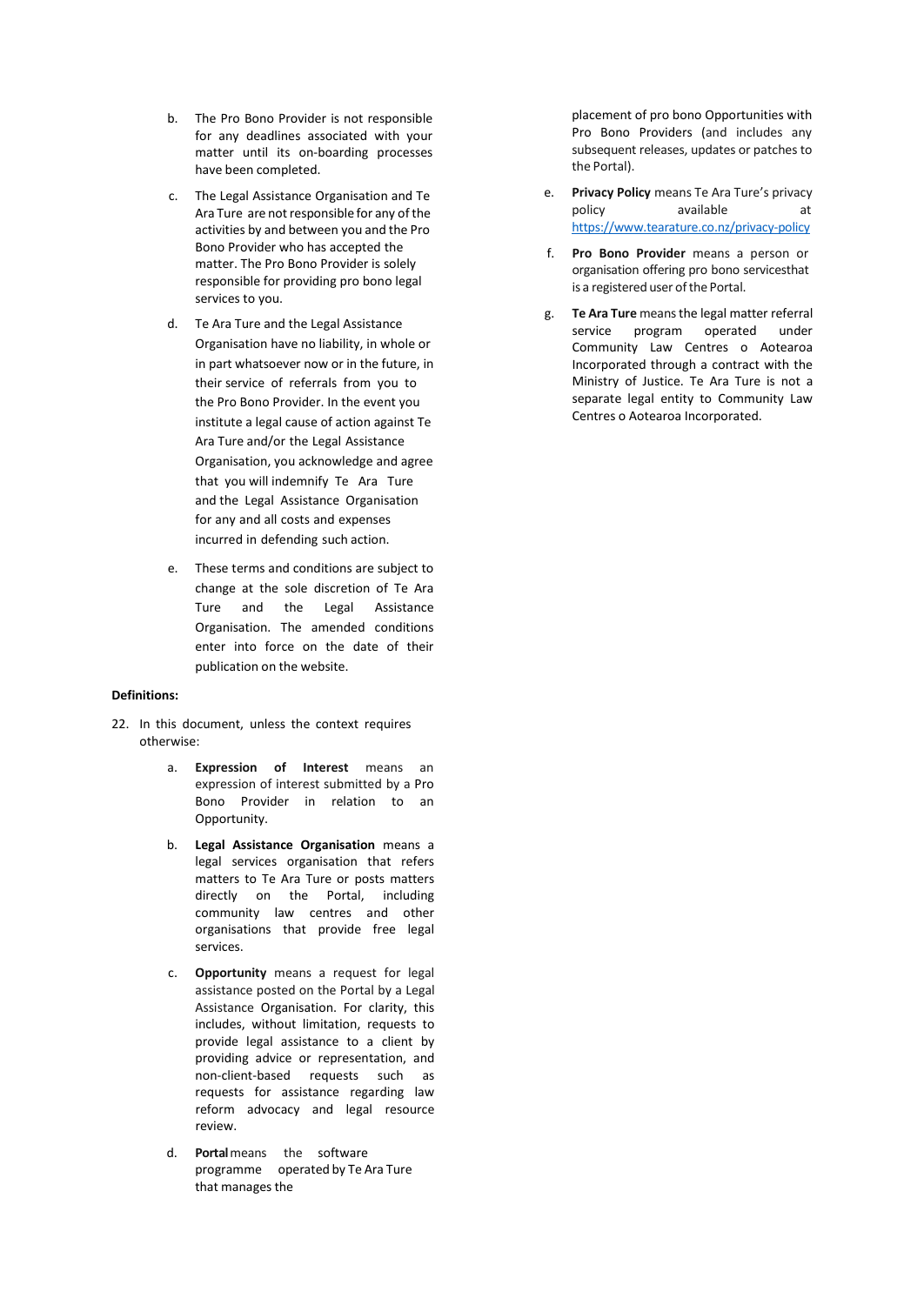# Privacy Policy

### **INTRODUCTION**

This Privacy Policy explains how Te Ara Ture collects, uses, stores, shares, discloses and otherwise handles personal information in accordance with the New Zealand Information Privacy Principles ("NZIPP") which are contained in the Privacy Act 2020.

For purposes of this Policy, "personal information" means information about an identifiable individual as defined under the Privacy Act 2020.

This policy should be read in conjunction with the Information Sharing Disclosure Statement. If you have any questions or feedback about this Policy or the way in which the Te Ara Ture handles personal information you can contact us using the details below. You can also request a hard copy of this Policy using the details below.

#### **Contacting Us:**

Privacy Officer Te Ara Ture Mail: Level 2, 15 Dixon Street, PO Box 24005, Wellington 6142 Email: info@tearature.co.nz Telephone: 4 460 4463

#### **Key Principles:**

When collecting personal information or data, people have legal rights that we must respect. This means that, among other things, when we are collecting and using people's information we must ensure:

- 1. They know we are collecting it, why we are collecting it, how we will use it, and where it gets disclosed.
- 2. The data is flowing securely from them to us, access to it is controlled, and any disclosures are carefully considered.

#### **Types of Personal Information We Collect:**

The types of personal information that we collect about you will depend on the type of dealings you have with us. For example, if you:

- 1. seek legal assistance, we may collect your name, contact details, details of your guardian (if applicable), financial details (if necessary to confirm your eligibility for our services), information about your circumstances, and information about the matter you are seeking assistance with, and information about the outcome of the matter.
- 2. provide legal assistance to referred parties, we may collect your name, organisation and contact details, and information about the progression and outcome of the matter.
- 3. become a supporter of Te Ara Ture, we may collect your name, organisation, contact details and confirm whether you are a student.
- 4. register for a subscription to a Te Ara Ture publication, we may collect your name, organisation

and contact details and details about the information you access in our publications.

- 5. make a donation to Te Ara Ture, we may collect your name, organisation, contact details, the amount and frequency of your donation and payment details.
- 6. attend a professional development or training program or attend another Te Ara Ture event, we may collect your name, organisation, contact details, payment details (if applicable) and any dietary and accessibility requirements.
- 7. participate in our surveys, we may collect your name, organisation contact details and your survey responses.
- 8. download a Te Ara Ture precedent from our website or use a web application, we may collect your name, organisation and contact details and details of the precedent you downloaded or web application that you used.
- 9. send us an enquiry, we may collect your name, contact details, information about your circumstances and details of your query.
- 10. make a complaint, we may collect your name, contact details, the details of your complaint, information collected in any investigation of the matter and details of the resolution of the complaint.
- 11. apply for a role at Te Ara Ture, we may collect the information you include in your application, including your cover letter, resume, contact details and referee reports.

#### **What if you don't provide us with your personal information?**

In some circumstances we allow individuals the option of not identifying themselves, or of using a pseudonym, when dealing with us (for example, when viewing our website or making general phone queries).

The nature of the business carried on by Te Ara Ture means that, generally, it is not possible for us to provide services to our clients or deal with witnesses or other individuals in an anonymous way.

#### **How do we collect personal information?**

We collect personal information by lawful means in a number of ways, including:

- through our websites;
- when you correspond with us (for example by letter, email or telephone);
- on hard copy forms;
- in person (for example, at job interviews and where we meet with a client to take instructions);
- from referring to third parties such as Legal Aid;
- at events and forums; and
- from third parties such as Community Law Centres, Citizens Advice Bureau, Women's Refuge or referrers who refer you to us for assistance with your express consent.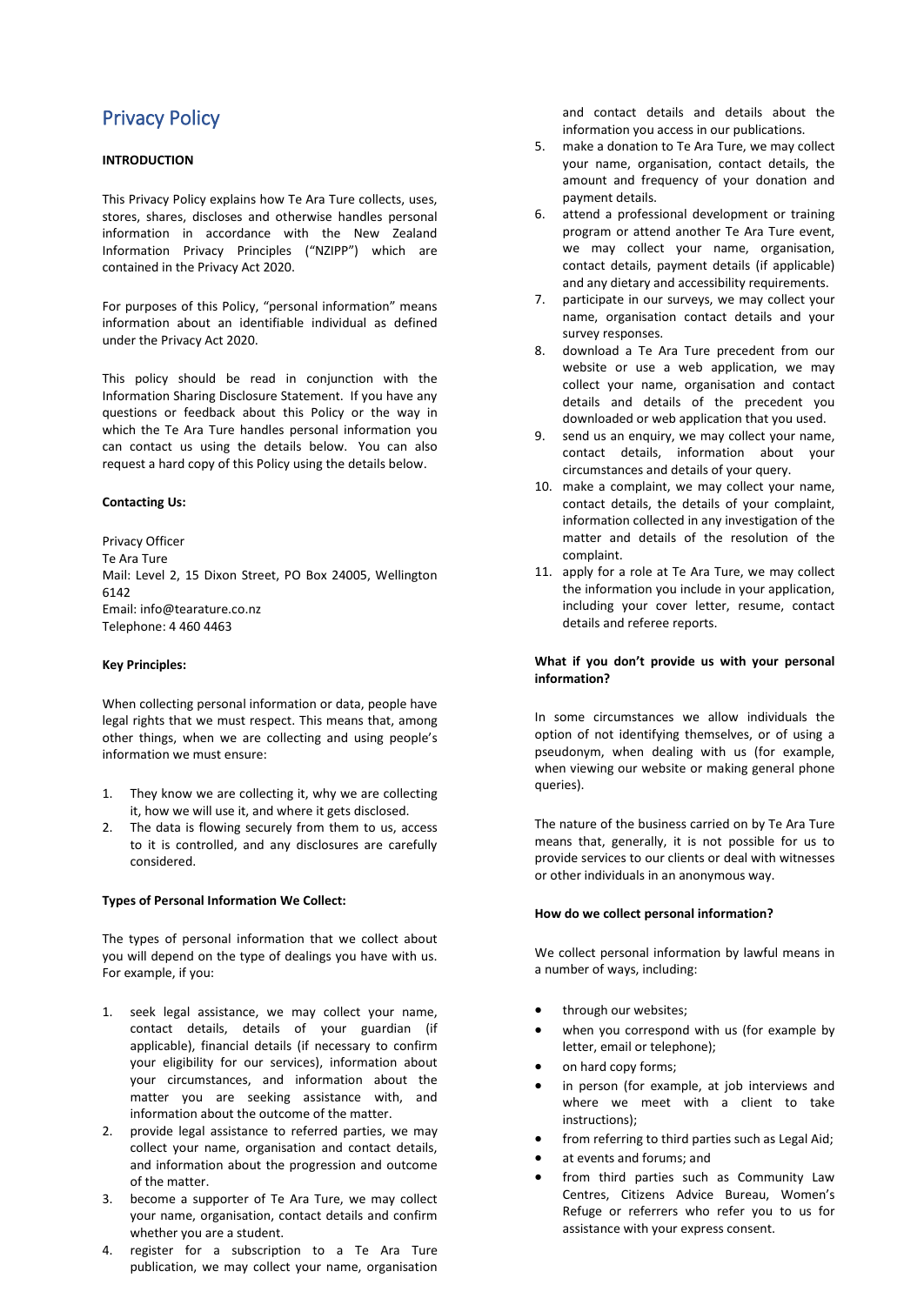#### **Why do we collect personal information?**

The main purposes for which we collect, hold, use, share and disclose personal information are as follows:

- 1. Providing pro bono legal services:
	- a. assessing whether clients meet our eligibility criteria;
	- b. determining whether clients have any special needs, such as an interpreter or disability assistance;
	- c. endeavouring to arrange for the provision of legal and non-legal assistance (e.g. social work) to eligible clients;
	- d. referring clients to lawyers where the lawyer has agreed to provide assistance; and
	- e. operating an online tool (the Portal) that we use to make referrals.
- 2. Advocacy :
	- a. carrying out law reform and policy work;
	- b. promoting Te Ara Ture and its activities, including through events and forums;
	- c. conducting research and statistical analysis relevant to Te Ara Ture's activities;
	- d. preparing client stories for use in advocacy work and in publications (clients will not be individually identified without their express consent); and
	- e. reporting about our activities and client outcomes.
- 3. Education, information and outreach:
	- a. providing legal information or resources;
	- b. running professional development programs for lawyers;
	- c. running community training programs about the law; and
	- d. outreach activities, including community-based activities and online campaigns to promote our services.
- 4. Fundraising
	- a. seeking funding and donations
	- b. organising fundraising events; and
	- c. reporting to funding providers
- 5. General administration:
	- a. recruiting staff, contractors and volunteers;
	- b. answering queries and resolving complaints; and
	- c. evaluating our work, planning services and reporting externally.
- 6. Direct marketing:
	- a. Direct marketing is the promotion of goods and services directly to you including through emails, SMS, phone calls and the post. We will only send you direct marketing materials if you would reasonably expect to receive them or you have expressly consented. If it is impractical to gain your consent, we will always provide a simple means for you to request not to receive the material ("opting out"). We will not use your personal information for the purposes of direct marketing unless you have given us prior consent.

#### **Opting out**

You can opt out of receiving marketing communications from us by:

- advising us if you receive a marketing call that you no longer wish to receive these calls;
- using the unsubscribe facility that we include in our commercial electronic messages (such as email and SMS) to opt out of receiving those messages, or
- contacting us at the contact details outlined above.

#### **Who do we disclose your personal information to?**

The nature of the services provided by Te Ara Ture means that it is often necessary for us to disclose your personal information to other parties. We will ordinarily let you know who we will disclose your personal information to when we collect the information from you (unless there are practical reasons for not informing you) or when a referral agency collects the information for us.

#### **Common third parties we might need to disclose your personal information to include:**

- the legal providers that give legal assistance to our clients;
- agencies who refer you to us or make an application with us on your behalf;
- other agencies or people (with your express consent);
- our funding providers (although personal information will only be provided with express consent);
- referees whose details are provided to us by job applicants;
- our contracted service providers which include:
	- o information technology service providers;
	- o conference, function and training organisers;
	- o marketing, communications and research agencies;
	- $\circ$  freight and courier services;<br> $\circ$  printers and distributors
	- printers and distributors of direct marketing material; and
	- o external business advisers (such as recruitment advisors, auditors and lawyers).
- a court (for obtaining copies of documents relevant to your matter).

More information about the sharing of information for applicants and users of our service is available in the Information Sharing Disclosure Statement which forms part of the applications form.

In the case of contracted service providers, we may disclose personal information to the service provider and the service provider may in turn provide us with personal information collected from you in the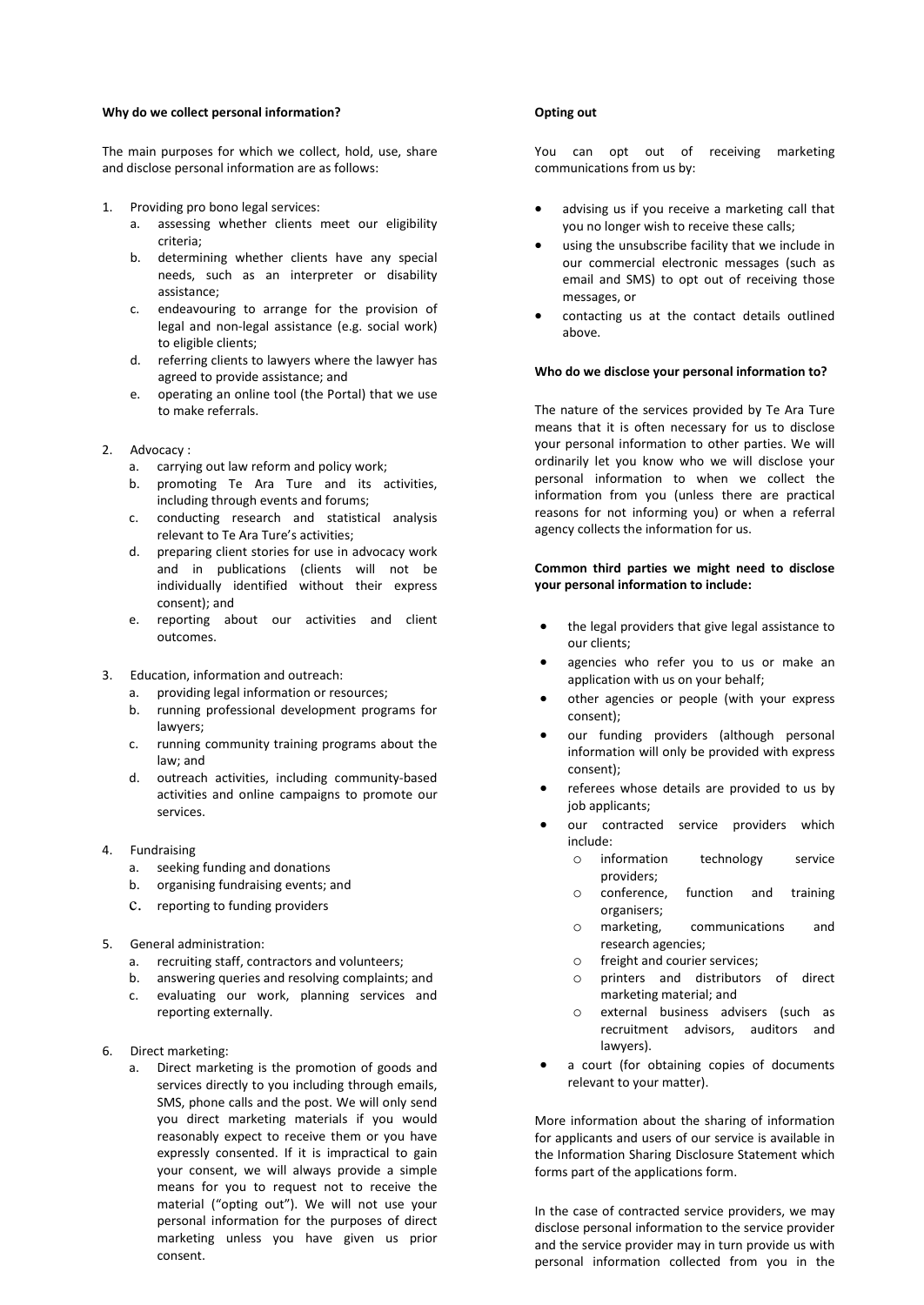course of providing the relevant products or services.

Given the nature of our work, we sometimes have to disclose personal information without consent. We are allowed to do this if we think, on reasonable grounds, that disclosure is necessary to prevent or lessen a serious threat to public health or public safety, or the life or health of the individual concerned of another individual.

#### **Safeguards when Onboarding Clients**

The nature of our service means we must share information about you with other people or agencies, including pro bono providers. This means the usual standards of confidentiality will not be present with regards to providers of legal services you interact with. It also means there is an increased risk of accidental disclosure, identification of you, or damage to your legal position.

When onboarding an applicant Te Ara Ture takes the following steps to limit the risk and impact of information sharing:

- We only share identity information after an expression of interests has been made by a pro bono provider. The purpose of this is to enable a conflict check to occur.
- We only share substantive and detailed information about our legal matter once it is confirmed by the pro bono provider that no conflict of interest exists. This additional information is used by the pro bono provider to assess whether it is able to offer help or to complete the placement of your matter with them.

#### **Cross border disclosures**

We may disclose personal information to our contracted information technology service providers which are cloudbased services and hosted off-shore. These providers are deemed by the Privacy Act to be our agents and any information held by them is regarded to be held by us.

#### **Storage and security of the information we hold**

We hold personal information in both hard copy and electronic formats. Paper files are stored in secure cabinets onsite. They may also be archived in boxes and stored offsite in secure facilities. If you are a client, we will return any of your original documents that we have to you when your matter has been finalised. Copies of your documents will remain on your file with us for no longer than necessary and will generally be kept for 7 years after the date that your file has been closed.

Information may be stored off-shore on third party servers. The Privacy Act treats such third parties as agents. Information held on third party servers is deemed to be held by us.

The security of your personal information is important to us and we use the recommended industry standards when storing and dealing with your personal information.

The steps we take to secure personal information against loss, access, use or unauthorized disclosure include:

- website protection measures (such as encryption, firewalls and anti-virus software);
- access restrictions to our computer systems (such as login and password protection);
- restricted access to our office premises; and
- staff training and implementation of workplace policies and procedures that cover access, storage and security of information.

#### **Website security**

While Te Ara Ture strives to protect the personal information and privacy of users of our website, we cannot guarantee the security of any information that you disclose online and you therefore disclose that information at your own risk. If you are concerned about sending your information over the internet, you can contact Te Ara Ture by telephone or post (our details are provided under "Contacting Us"). You can also help to protect the privacy of your personal information by letting us know as soon as possible if you become aware of any security breach.

#### **Third party websites**

Links to third party websites that are not operated or controlled by Te Ara Ture are provided for your convenience. Te Ara Ture is not responsible for the privacy or security practices of those websites. Third party websites should have their own privacy and security policies, which we encourage you to read before supplying any personal information to them.

#### **Access and correction to personal information**

We will take reasonable steps to provide you with access to your personal information. We may however charge a fee to cover our reasonable costs of locating the information and providing it to you. We will take reasonable steps to correct your personal information if we are satisfied that it is inaccurate, out of date, incomplete, irrelevant or misleading. If we have provided your personal information to third parties, we will also notify them of the correction if you ask us to do so, unless it is impracticable or unlawful. Requests to access and correct your information should be made by email, post or phone using the details provided under the "Contacting Us" heading. Note that we will need to verify your identity before processing your request. We will endeavour to respond to your request within 30 days. If we do not agree with your request to access or correct your information, we will provide you with written reasons for our decision and available complaint mechanisms.

The Privacy Officer is responsible for ensuring we comply with your access and correction rights.

**Notifiable privacy breaches**